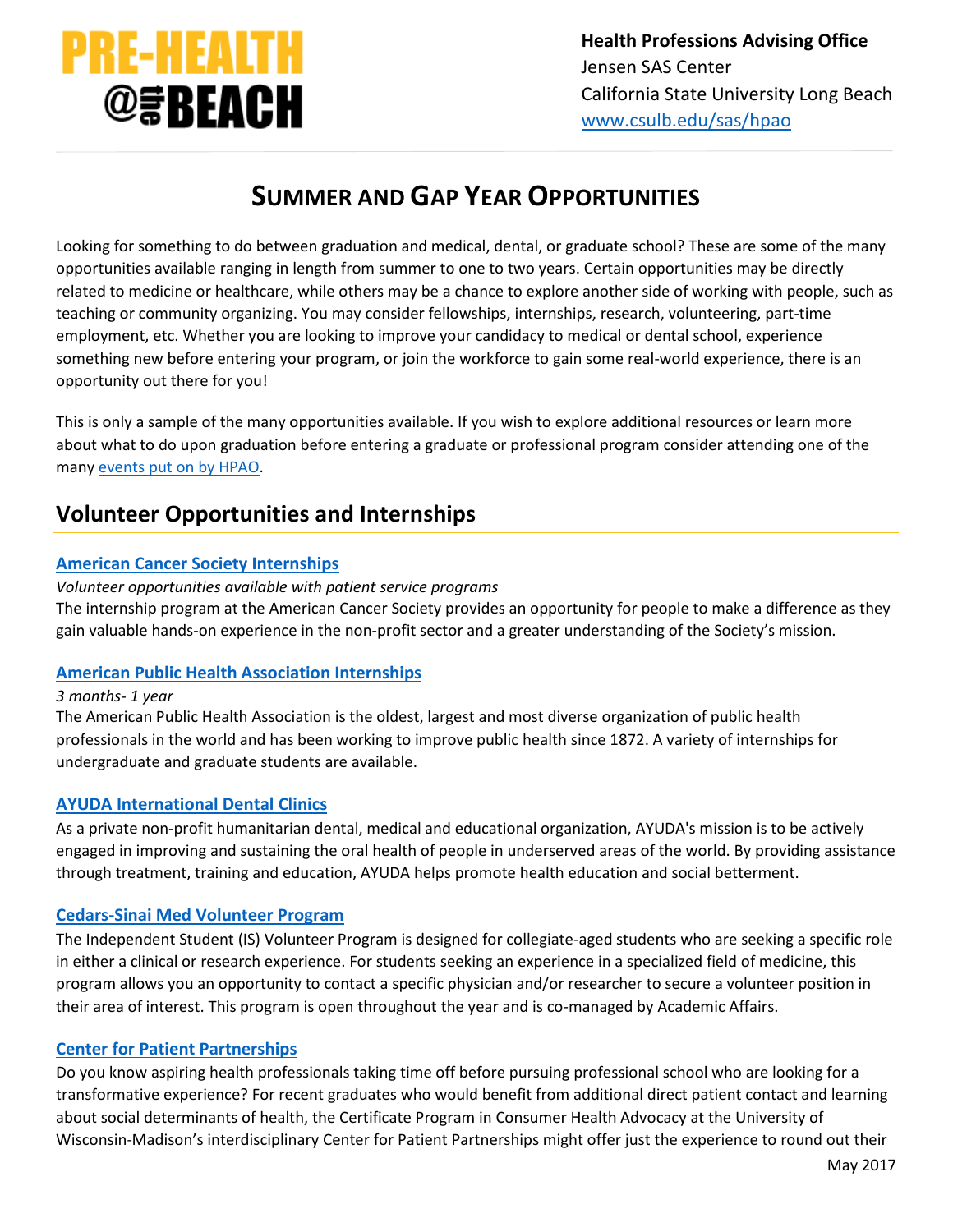resume. Students learn about patients' experiences in the health care system by providing health advocacy. Now our 12 credit certificate is available online. Please see Center for Patient Partnerships's [transformative experience for gap years](https://www.patientpartnerships.org/wp-content/uploads/2012/07/PreHealthAdvisorLetter-July2012.pdf)  [students \(.pdf\).](https://www.patientpartnerships.org/wp-content/uploads/2012/07/PreHealthAdvisorLetter-July2012.pdf)

### **Sarah Davis, JD, MPA**

Associate Director, University of Wisconsin-Madison 975 Bascom Mall - Suite 4311 Madison, WI 53706 P: (608)265-6267 F: (608)265-4332 [sdavis2@wisc.edu](mailto:sdavis2@wisc.edu)

# **[Community Clinic Association of Los Angeles County](http://www.ccalac.org/)**

CCALAC serves and represents the interests of its free and community clinic Members. Our 47 Members operate over 140 sites in L.A. County. They provide quality primary care (including medical, dental and mental health services) for the uninsured and medically underserved populations.

# **[Cope Clinical Care Extender \(CCE\) Internship Program](http://www.copehealthsolutions.org/clinical-internships/clinical-care-extender)**

## *Saint Francis Medical Center*

The Clinical Care Extender Internship features a clinically-focused experience that gives pre-health professionals unprecedented access to direct patient care. Clinical Care Extender Interns become valuable members of the patient care team alongside nurses, physicians and allied health professionals in clinical and administrative settings. Interns receive training to participate in basic patient care tasks such as bathing, changing and feeding patients as they rotate among the different departments within the hospital.

## **COPE [Health Solutions](http://www.copehealthsolutions.com/)**

COPE Health Solutions is a leading health care corporation based in Los Angeles, California. We partner with hospitals, health systems and other health care providers to help them achieve visionary, market relevant health care solutions.

# **[National Institute of Health \(NIH\)](http://www.nih.gov/science/)**

Research and training opportunities including summer internship programs, summer research fellowship programs, post-baccalaureate research opportunities, and graduate education programs.

# **[Operation Smile](http://www.operationsmile.org/)**

At Operation Smile, our volunteers make a difference in the lives of children every day. And by helping others, they impact their own lives as well. We hope you'll be moved to help us make a difference in the lives of children. And join our world of compassion.

# **[Saban Free Clinic](http://www.thesabanfreeclinic.org/)**

### *Los Angeles Free Clinic*

The Saban Free Clinic, in collaboration with strategic partners, serves as a medical home for the underserved and those who are most vulnerable by providing comprehensive, dependable and affordable quality health care in a caring environment.

### **[UCLA Venice Dental Center](http://www.dentalpipeline.org/pipelineschools/ps_ucla.html)**

The School of Dentistry is committed to providing care to underserved populations. Since 1969, it has provided oral health care to underserved populations through its Venice Dental Center and by partnering with other hospitals, clinics, and centers in Venice, West Hollywood, Northeast San Fernando Valley and in downtown Los Angeles.

### **[Venice Family Clinic](http://www.venicefamilyclinic.org/volunteers/apply)**

Venice Family Clinic provides more than 106,000 primary care, specialty care, mental health, dental, and health education visits annually. All services – including diagnosis, treatment, medications, follow-up care, and laboratory tests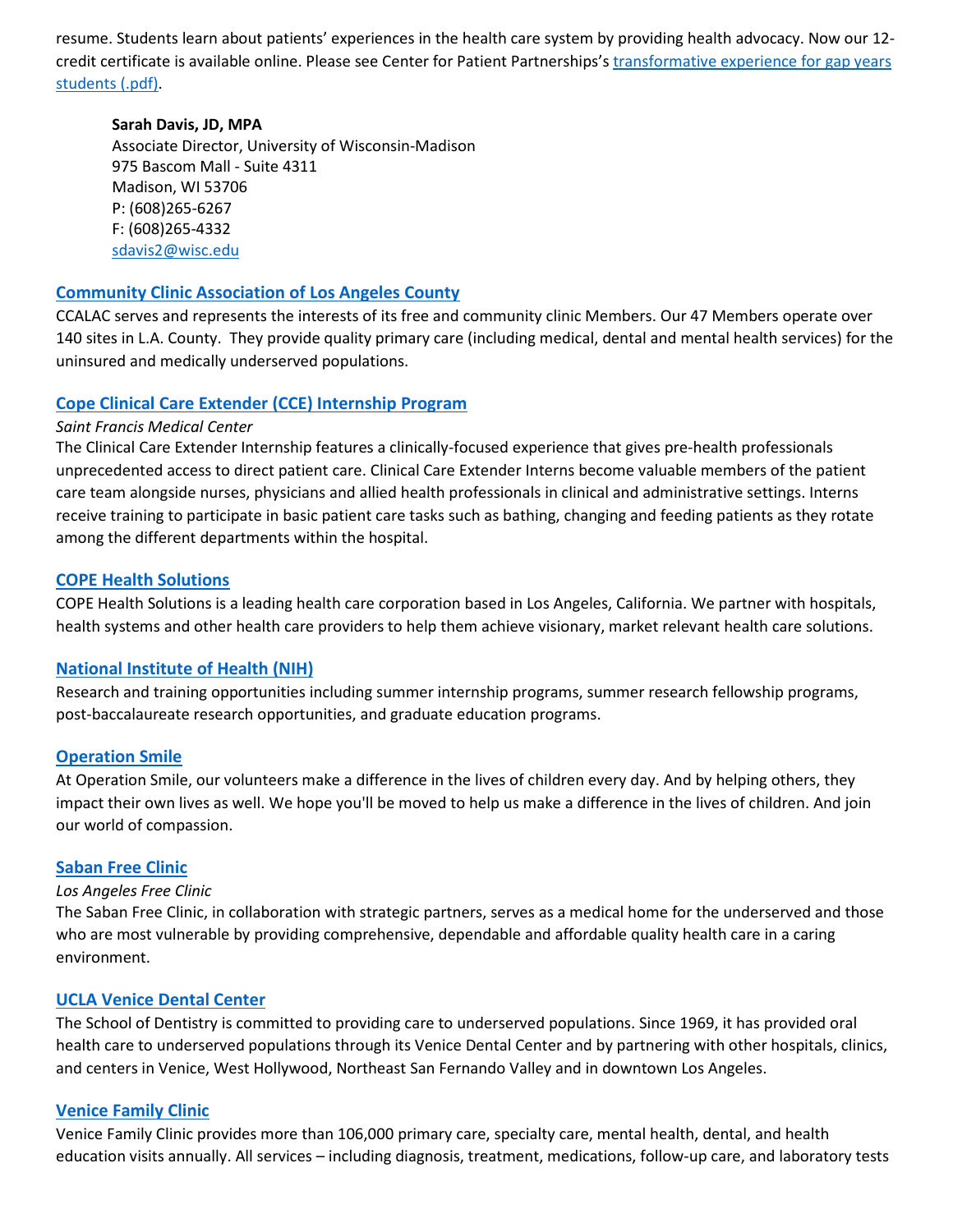– are provided free of charge. Particular emphasis is placed on the needs of women, children, the homeless, and those with chronic diseases.

# **Fellowships**

# **[Emerging Leaders Program](http://hhsu.learning.hhs.gov/elp/)**

# *2 years*

The Emerging Leaders Program (ELP) is a competitive, two-year, paid, federal internship with the Department of Health and Human Services (DHHS). The program provides a unique opportunity to develop analytical and critical leadership skills in one of the largest federal agencies in the nation.

# **[Department of Health and Human Services](http://www.hhs.gov/careers/pathways/students/)**

# *2 years*

Opportunities for College Graduates are intended to provide individuals who have graduated from an undergraduate or graduate program with an opportunity to integrate their education and experience into full-time employment with the Federal government. The Presidential Management Fellows Program (PMF), the HHS Emerging Leaders Program (PMF), and the Federal Career Intern Program (FCIP) are a few programs for graduates.

# **[Japan Exchange and Teaching Programme \(JET\)](http://www.jetprogramme.org/)**

Each participant in the JET Programme brings their culture to a local community in Japan, helping the country to gain personal contact with peoples of other countries. Secondly, each JET participant will learn a great deal about Japan, its culture and its people. It is expected that JET participants will share what they learned with their family and friends upon returning home. Program requires relevant international experience. Include transcripts from study abroad and appropriate LOR's.

# **[Presidential Management Fellows Program](http://www.pmf.gov/)**

# *1 year*

The purpose of the Program is to attract to the Federal service outstanding men and women from a variety of academic disciplines and career paths who have a clear interest in, and commitment to, excellence in the leadership and management of public policies and programs.

# **[Princeton in Asia Fellowship Program](http://piaweb.princeton.edu/for-applicants)**

PiA offers yearlong, service-oriented fellowships in 18 Asian countries in the fields of education, international development (NGOs), environmental advocacy, journalism, law and business, with a majority of fellows working as English teachers at universities and high schools. PiA fellowships are open to graduates or graduating seniors from all accredited colleges and universities.

# **[U.S. Schweitzer Fellows Programs](http://www.schweitzerfellowship.org/)**

# *1 year*

The U.S. Schweitzer Fellows Programs provide community service fellowships for graduate students in health-related professional fields who are dedicated to addressing unmet health needs in local areas.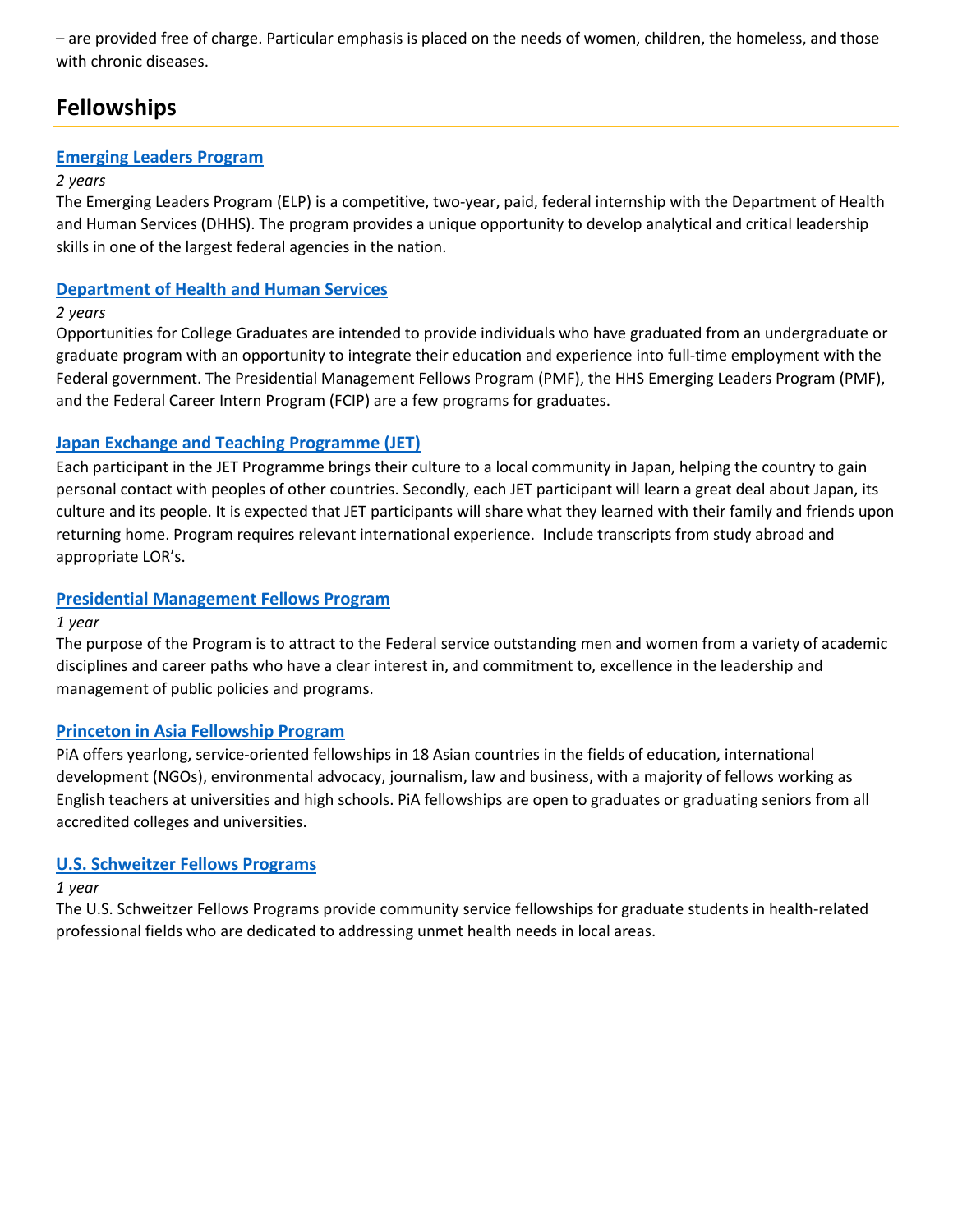# **Research**

A good way to get involved with research is to network with current and past professors or to get in touch with faculty members within various academic departments. There may be opportunities here at the University of Southern California or the departments may know of grant money available for temporary research positions in your field after graduation.

# **[AAMC Graduate Research, Education, and Training \(GREAT\) Group](https://www.aamc.org/members/great/)**

## *Summer*

The GREAT Group is an AAMC Group established quality education in the biomedical sciences. They have a link to Summer Undergraduate Research Programs (by school) at their website.

# **[Health Sciences Research Opportunities](http://www.swarthmore.edu/health-sciences-office/summer-opportunities)**

## *Summer*

This website from Swarthmore College provides a list of links to summer research programs available to undergrads and recent grads in the U.S.

# **[National Science Foundation \(NSF\)](http://www.nsf.gov/news/overviews/)**

NSF supports a variety of science, engineering and education research in nearly every field.

# **[NeoGenomics Laboratories](http://neogenomics.com/careers)**

NeoGenomics is a state of the art comprehensive testing laboratory headquartered in Fort Myers and Tampa, Florida with additional locations in Nashville, Tennessee; Houston, Texas; and Irvine, Fresno, & Aliso Viejo, California. We offer a competitive salary and comprehensive benefits to include health, dental, life & disability insurances, a Section 125 plan, a 401(k), flexible spending account (FSA), employee stock purchase plan, and relocation assistance.

# **[Saban Research Institute](http://www.chla.org/saban)**

# *Affiliated with Children's Hospital, Los Angeles*

The Saban Research Institute is one of the few freestanding research centers in the U.S. where scientific inquiry is combined with clinical care and is devoted exclusively to children.

# **[Weill Cornell/Rockefeller/ Sloan-Kettering Gateways to the Laboratory Program](http://www.weill.cornell.edu/mdphd/summerprogram/)**

The program is highlighted by the NIH as one of the top ten summer programs for underrepresented and disadvantaged students. Every year, 15 students embark on a 10 week intensive journey of learning about the challenging and gratifying road of becoming a physician-scientist.

# **Service Opportunities**

# **[AmeriCorps State and National](http://www.nationalservice.gov/programs/americorps/americorps-state-and-national)**

# *9-12 months*

The largest of AmeriCorps programs, AmeriCorps State and National provides funds to local and national organizations and agencies committed to using national service to address critical community needs in education, public safety, health and the environment. Members serve full- or part-time over a 9- to 12-month period.

# **[AmeriCorps NCCC](http://www.nationalservice.gov/programs/americorps/americorps-nccc)**

# *10 months*

AmeriCorps NCCC (National Civilian Community Corps) is a full-time, team-based residential program for men and women age 18–24. Members live on one of five campuses, located in Denver, Colorado; Sacramento, California; Perry Point, Maryland; Vicksburg, MS; and Vinton, Iowa. AmeriCorps NCCC requires an intensive, 10-month commitment.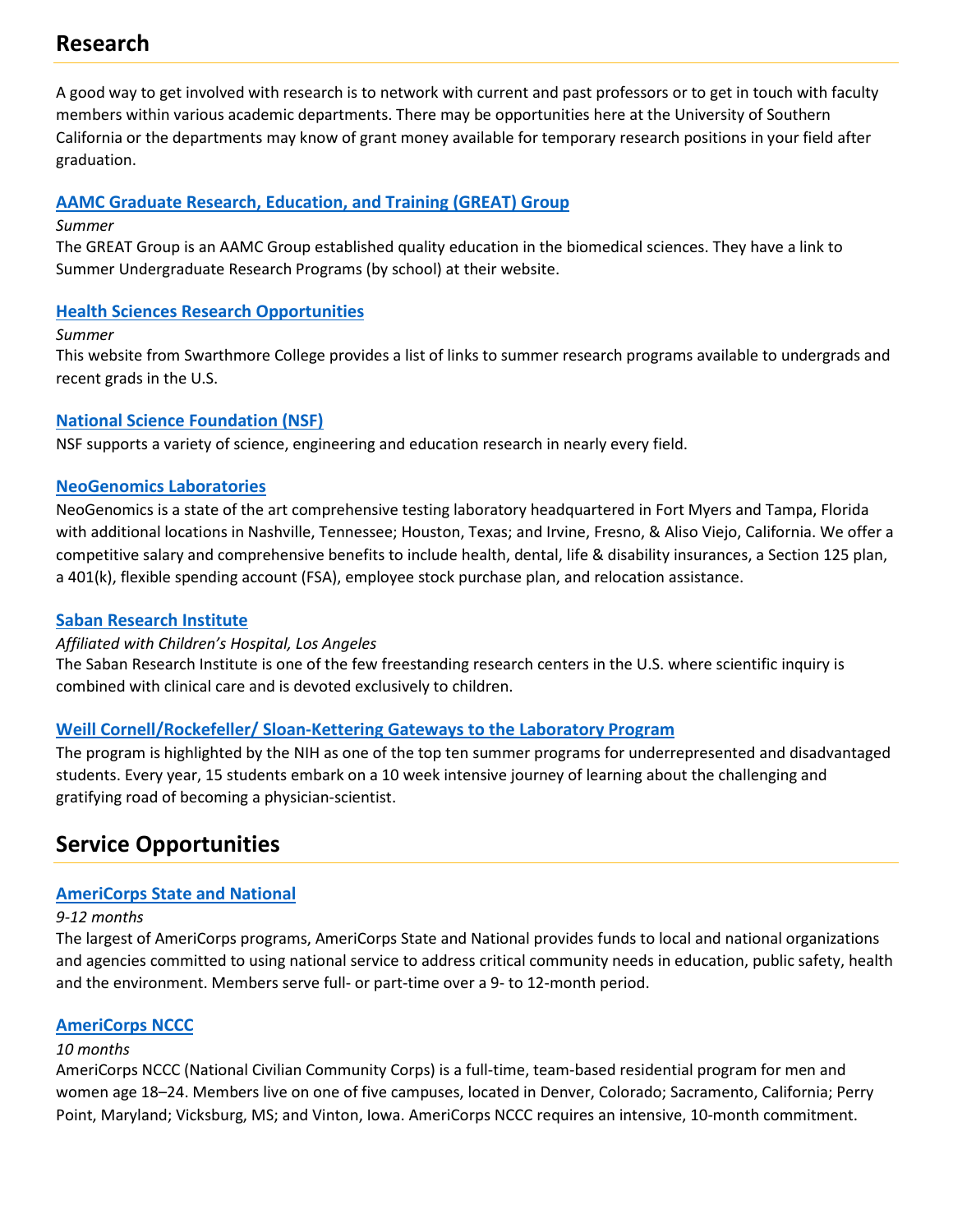## **[AmeriCorps VISTA](http://www.americorps.gov/)**

#### *1 year*

AmeriCorps VISTA is the national service program designed specifically to fight poverty. VISTA members commit to serve full-time for a year at a nonprofit organization or local government agency, working to fight illiteracy, improve health services, create businesses, strengthen communities, and much more.

## **[City Year](http://www.cityyear.org/)**

#### *1 year*

City Year corps member serve full-time as tutors and mentors in schools, running after-school programs, leading and developing youth leadership programs, and vacation camps to make a difference in the lives of children and their communities.

### **[Citizen Schools](http://www.citizenschools.org/)**

#### *2 years*

The Citizen Schools National Teaching Fellowship is a service program offering a two-year, leadership development experience, including service as a team leader at a Citizen Schools campus, professional development with a partner organization in the community, and the opportunity for optional enrollment in a pioneering Master's program in out-ofschool learning.

### **[Teach for America](http://www.teachforamerica.org/)**

#### *2 years*

Teach for America aims to end educational inequity. TFA corps members serve in high-need schools for two-year commitments.

#### **[Peace Corps](http://www.peacecorps.gov/)**

#### *2 years*

Peace Corps Volunteers serve in 74 countries in Africa, Asia, the Caribbean, Central and South America, Europe, and the Middle East. Collaborating with local community members, volunteers work in areas like education, youth outreach and community development, health, and information technology.

# **Overseas Opportunities**

This is just a small sample of overseas opportunities. These sites provide a great place to begin your search for information and postings regarding work, volunteer, and internship opportunities abroad.

### **[AIESEC](http://www.aiesec.org/)**

AIESEC is a global, non-political, independent, not-for-profit organization run by students and recent graduates. Its members are interested in world issues, leadership and management. AIESEC provides its members with an integrated development experience comprised of leadership opportunities, international internships and participation in a global learning environment.

### **[BUNAC](http://www.bunac.org/)**

BUNAC offers a range of work abroad, volunteer abroad, and teaching overseas programs to destinations such as Canada, Australia, New Zealand, Cambodia, South Africa, Ghana, China, and Peru.

### **[ChildVoice International](http://www.childvoiceintl.org/)**

### *10-12 weeks in spring, summer, and fall*

ChildVoice International is quickly expanding in northern Uganda. Opportunities include, but are not limited to, adult and child education, psycho-social rehabilitation, community health, spiritual leadership and development, income generating projects, microfinance, art, physical and occupational therapy, administrative and organizational tasks, and agriculture.